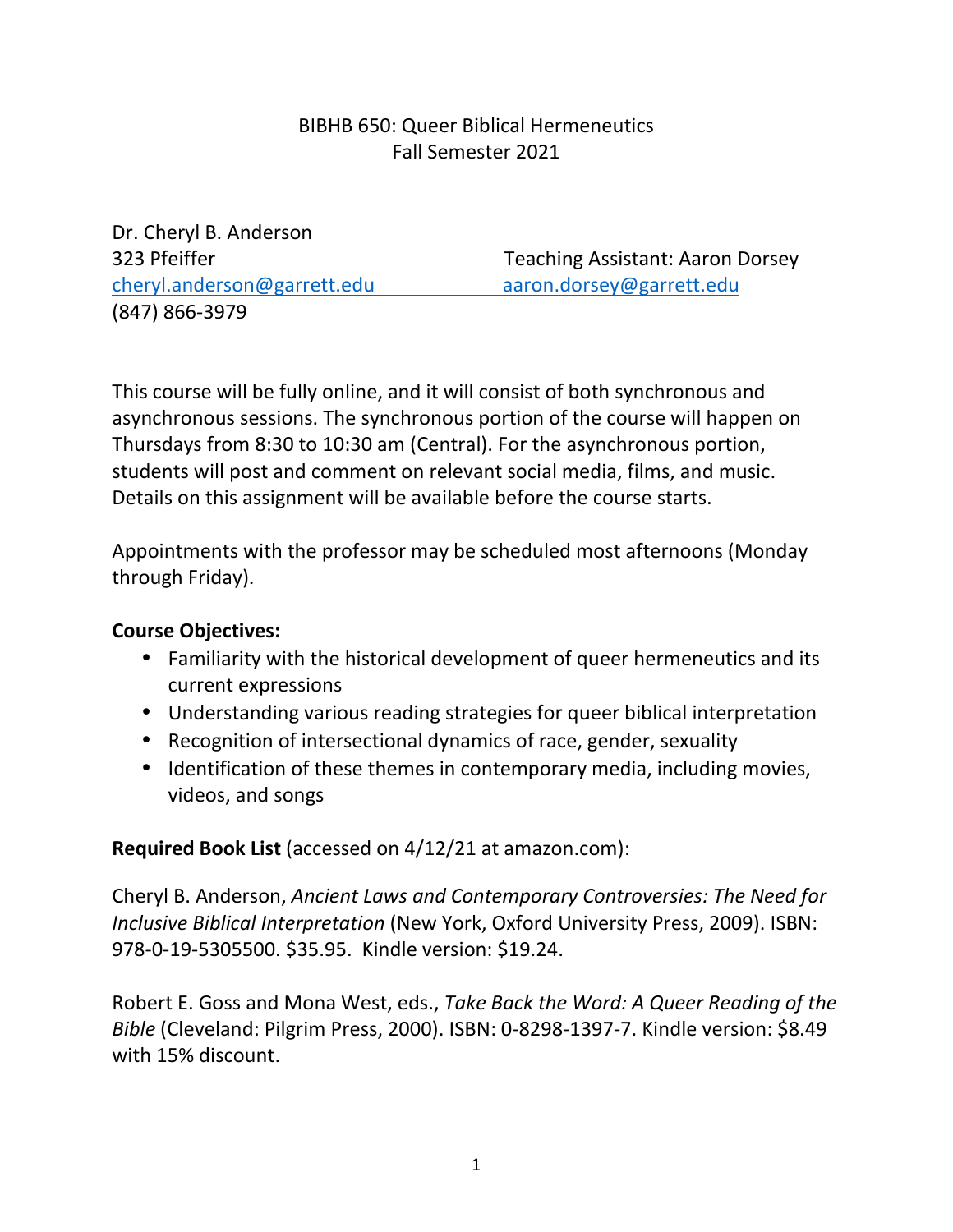Deryn Guest, *When Deborah Met Jael: Lesbian Biblical Hermeneutics* (London: SCM Press, 2005). ISBN: 978-0334029588. \$35.00.

Teresa J. Hornsby and Deryn Guest, *Transgender, Intersex, and Biblical Interpretation* (Atlanta: SBL Press, 2016). ISBN: 978-1628371352. \$24.69 with 12% discount. Kindle version: \$24.69.

Additional articles to be read will be made available on the course Moodle site.

#### **Course Assignments**:

Doing the readings for and participating in a weekly synchronous class and in the weekly asynchronous portion of the course (viewing and commenting on weekly posts of videos, films, media posts on gender, sexuality, and identity).

Participation in the synchronous sessions will include each student leading the class discussion on two readings (article or book chapter). The student's presentation should include a brief summary and analysis of the reading and it should make thematic connections between that reading and other materials discussed in the course.

Total contribution to final grade for asynchronous work and in-class participation: 20%

A brief exegetical paper on a pericope chosen by the student (Length: 6 pages): 25% Due: October 10, 2021

A contextual bible study\* that incorporates scholarly insights learned from the exegetical paper (Length: 6 pages): 25% Due: November 14, 2021

A brief analytical paper that develops a chosen theme covered in the course. (Length: about 6-8 pages) Due on December 20, 2021: 30%

Grading rubrics for these assignments will be posted on the course Moodle site.

**All course requirements must be completed to receive a final grade in the course.**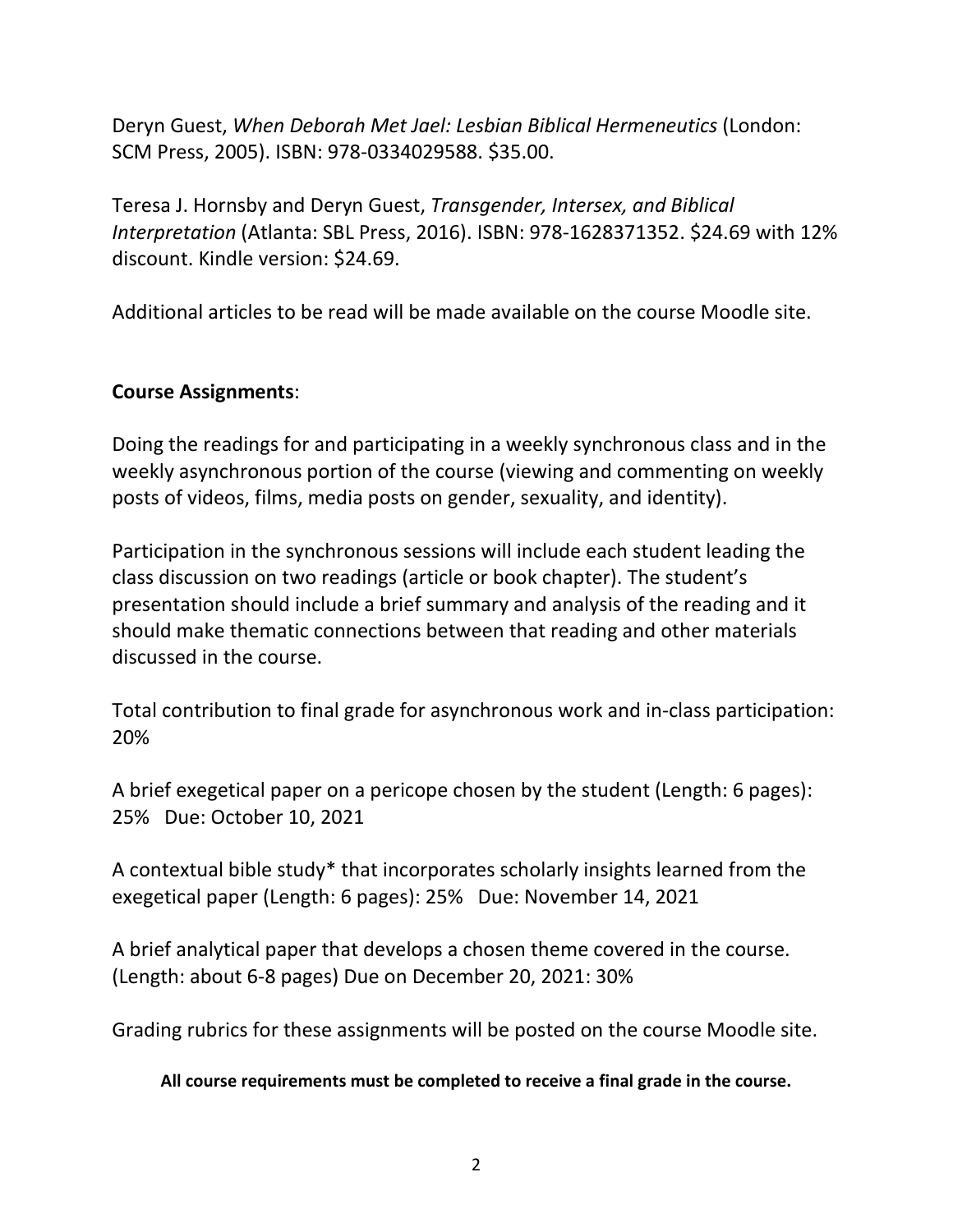\*"Contextual bible study" is a way to do bible studies in church and community settings that was developed in South Africa. A lecture on how to use this method will be posted on Moodle during the course.

# **Academic Policies**

All students are required to abide by the academic policies detailed in the Academic Handbook for the current academic year. The following policies are of particular importance to the successful completion of one's coursework:

# **Writing**

• Academic integrity and plagiarism: (See 19-20 Handbook, 12, 78-83) All professors are required to respond to all suspected incidents of academic dishonesty, especially plagiarism. Repeated incidents of plagiarism or academic dishonesty may result in dismissal from the school. • Writing and citations: The *Turabian Manual for Writers* and the *Chicago Manual of Style*  footnote/bibliography format provide the standard formats for all introductory courses. Basic information on these formats is available online here. In advanced courses an instructor may require another style guide appropriate to the discipline (such as APA). (19-20 Handbook, 84)

• Writing Support: The Writing Center at Garrett-Evangelical offers programs to support all students' theological research and writing. See

https://www.garrett.edu/student- life/student-services "Writing Center" for more detailed information.

# **Attendance and Class Participation**

• Inclusivity/Diversity: The basic commitments of the seminary to mutual love and searching for the truth in Christ lead to a principle that in the classroom and in course assignments, persons are always to be respected and ideas are to be freely discussed.... All participants in the teaching- learning process have an obligation to honor and respect varying perspectives on relevant issues.

# (See 19-20 Handbook, 9)

• Attendance and lateness policies: Attendance is required. Students who miss more than 20% of the class sessions (e.g., more than 2 classes in the weekly schedule, a proportionate amount for other class formats) should not expect to pass the class. (19-20 Handbook, 19)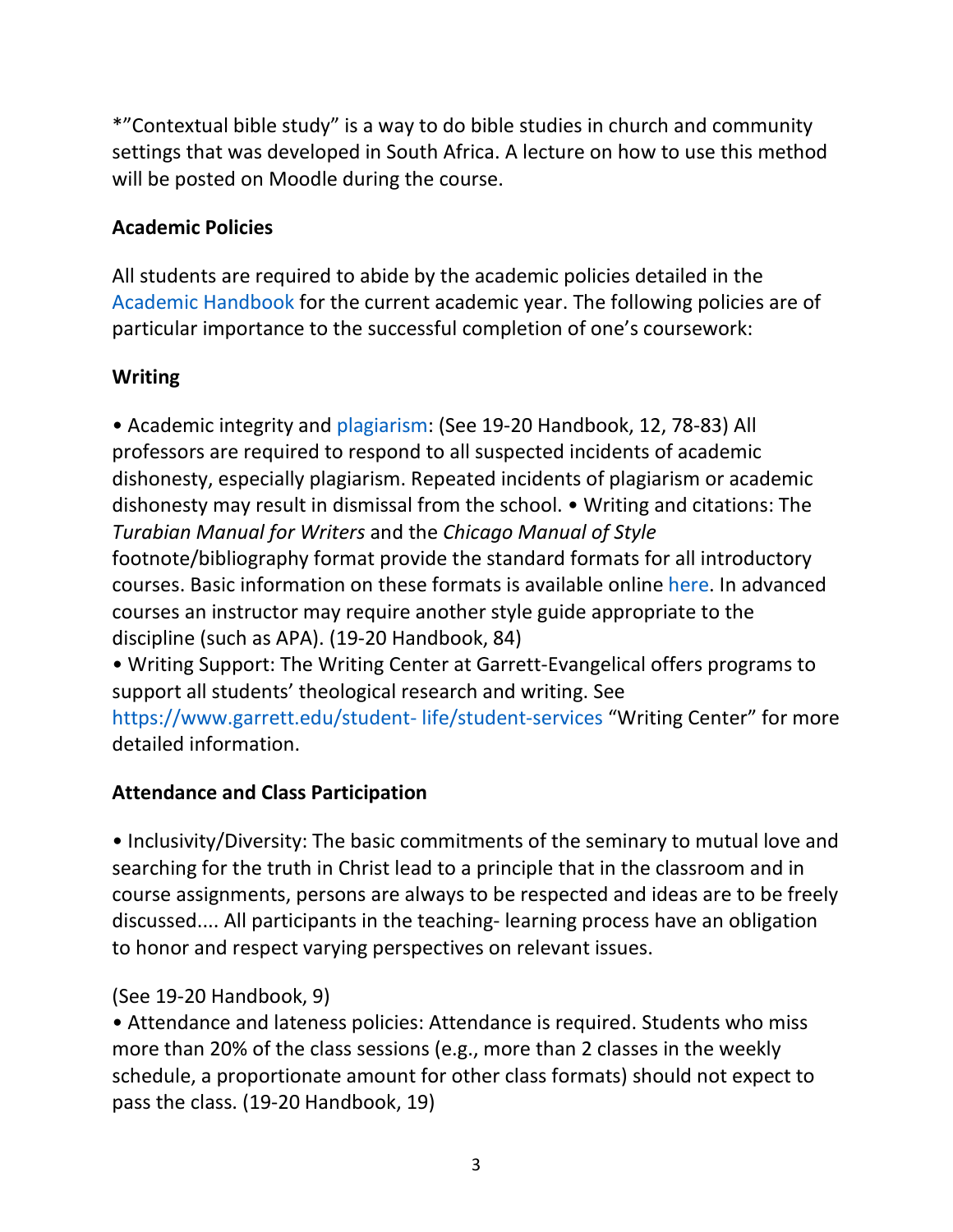• Some faculty may limit on the usage of electronic devices such as cell phones during class. At the least, all cell phones should be silenced during the whole of a class session.

#### **Academic Accommodations**

• Student accommodations for documented conditions should be developed and requested before the beginning of the semester. See the *Accessibility, Special Needs, and Disabilities* policy and process set out in the Academic Handbook (19- 20 Handbook, 12). Such accommodations are developed in consultation with the Registrar.

• Extensions: For Masters students, extensions, if granted, are normally for four weeks following the last day of class in spring and fall semesters or the final due date for coursework for January and summer terms. Extensions may not exceed three months following the end of the term. (19- 20 Handbook, 20)

### **Course Schedule (Readings for synchronous class):**

#### **September 9**

Goss and West, eds., *Take Back The Word,* Chapters 1-5

 Article: David Taub Steward, "LGBT/Queer Biblical Hermeneutics and the Hebrew Bible "(2017).

#### **September 16**

Goss and West, eds., *Take Back The Word*, Chapters 6-11

Anderson, *Ancient Laws and Contemporary Controversies*, Chapter 1

#### **September 23**

Goss and West, eds., *Take Back The Word*, Chapters 12-16

Anderson, *Ancient Laws and Contemporary Controversies*, Chapter 2

Article: Brett Krutzch, "Un-straightening Boaz in Ruth Scholarship" (2015)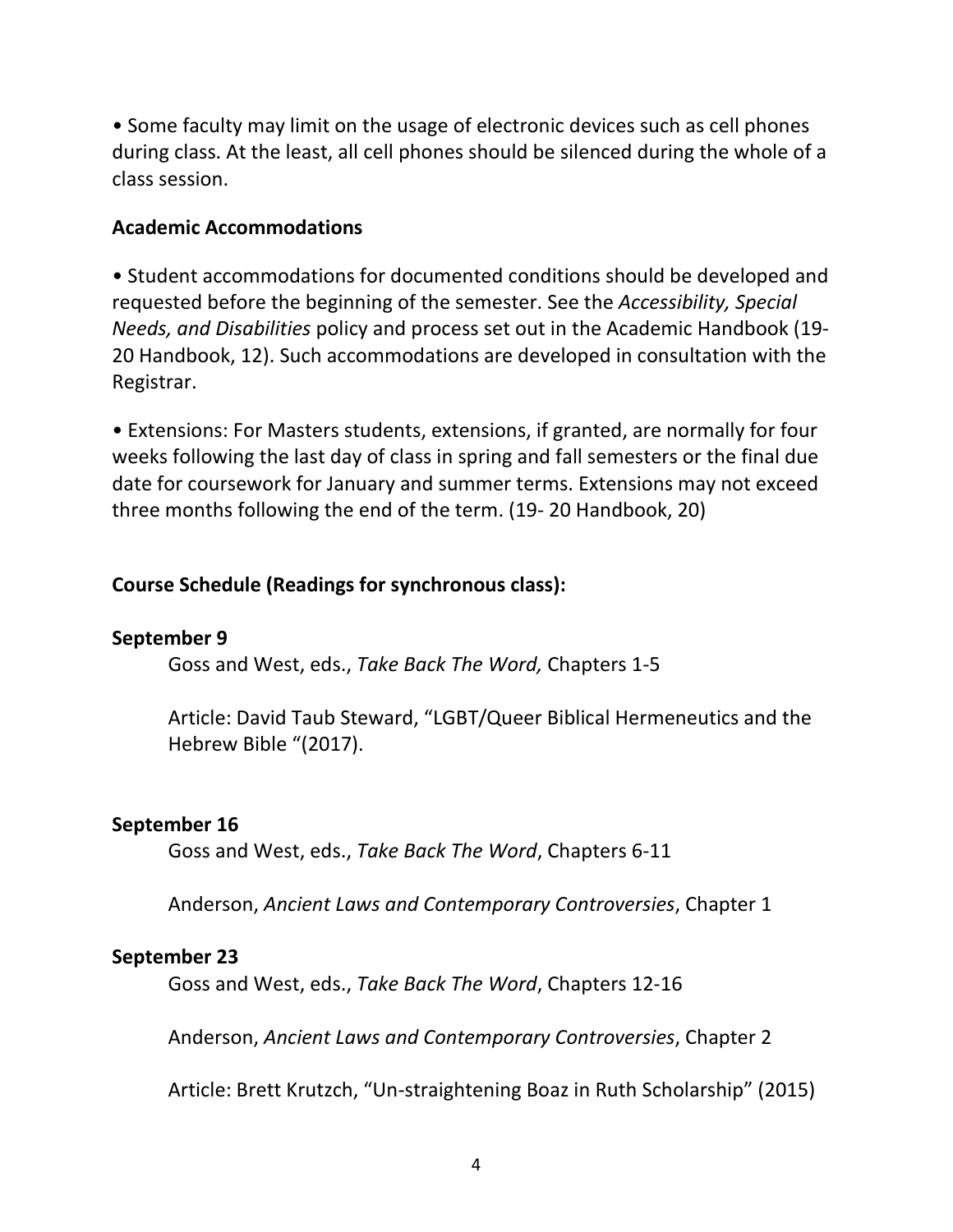#### **September 30**

Guest, *When Deborah Met Jael*, Chapter 1

Anderson, *Ancient Laws and Contemporary Controversies*, Chapter 3

 Article: Bailey, "'That's Why They Don't Call the Book Hadassah': The Interse(ct)/(x)ionality of Race/Ethnicity, Gender and Sexuality in Esther" (2009).

#### **October 7**

Guest, *When Deborah Met Jael*, Chapter 2

Anderson, *Ancient Laws and Contemporary Controversies*, Chapter 4

Article: White, "How Paul Became the Straight Word" (2019)

#### **October 14**

Guest, *When Deborah Met Jael*, Chapter 3

Anderson, *Ancient Laws and Contemporary Controversies*, Chapter 5

 Article: Yee, "Of Foreigners and Eunuchs: An Asian American Reading of Isaiah 56: 1-8" (2019)

#### *October 21: Reading Day*

#### **October 28**

Guest, *When Deborah Met Jael*, Chapter 4

Anderson, *Ancient Laws and Contemporary Controversies*, Chapter 6

Article: Kim, "Queer Hermeneutics: Queering Asian American Identities and Biblical Interpretation" (2019)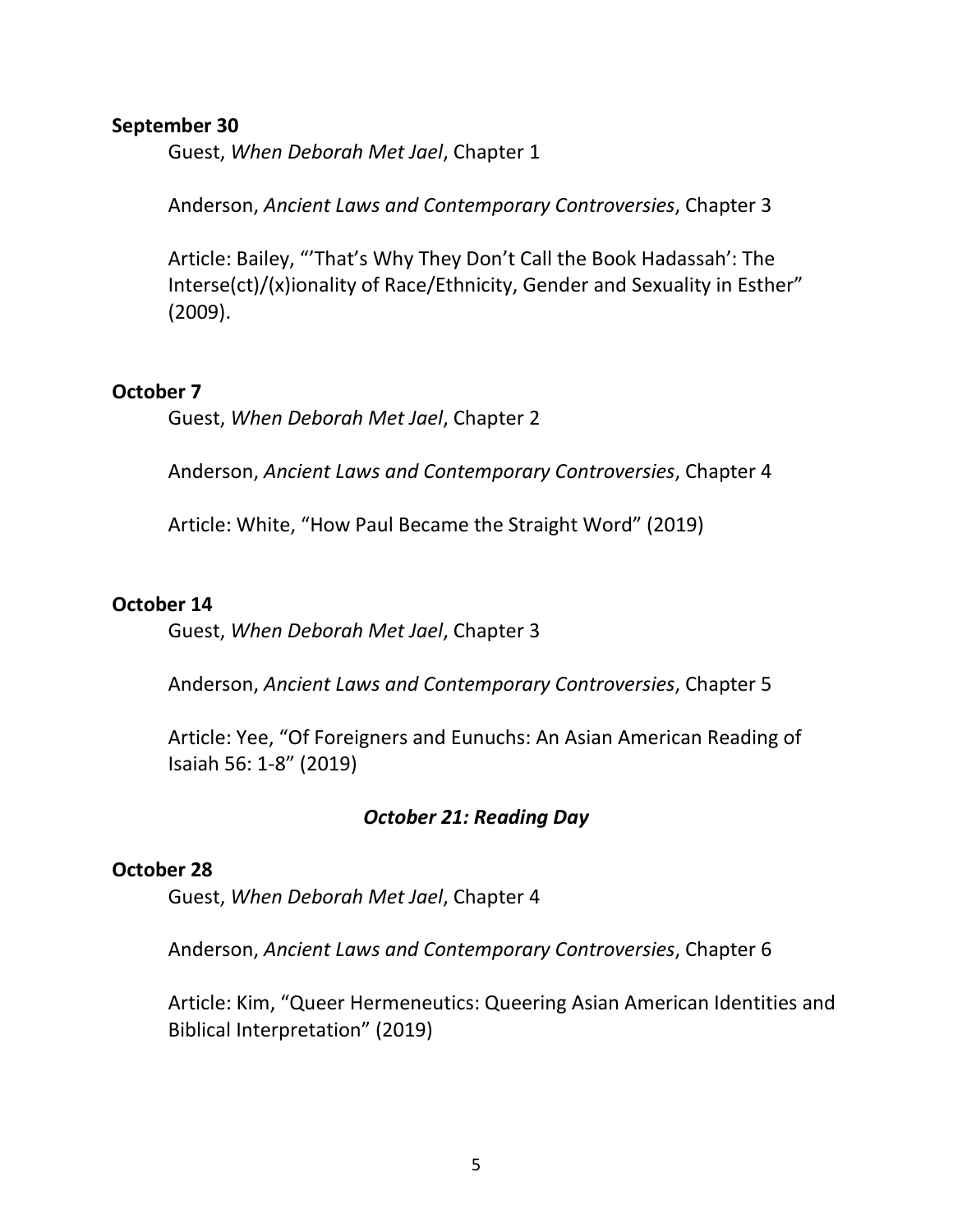#### **November 4**

Guest, *When Deborah Met Jael*, Chapter 5

Anderson, *Ancient Laws and Contemporary Controversies*, Chapter 7

#### **November 11**

Guest, *When Deborah Met Jael*, Chapter 6

 Article: Apostolacus, "The Bible and the Transgender Christian: Mapping Transgender Hermeneutics in the 21<sup>st</sup> Century" (2018)

 Article: Carvalho, "Whose Gendered Language of God? Contemporary Gender Theory and Divine Gender in Prophets" (2016)

#### **November 18**

 Hornsby and Guest, *Transgender, Intersex, and Biblical Interpretation*, Introduction and Chapter 1

 Article: Liew, "Queering Closets and Perverting Desire: Cross-Examining John's Engendering and Transgendering Word Across Different Worlds" (2009)

Article: Valentine, "Examining Scripture in Light of Trans Women's Voices" (2021)

#### **December 2**

 Hornsby and Guest, *Transgender, Intersex, and Biblical Interpretation*, Chapter 2

 Article: Powell, "Delight, Desire, and Drag: The Saga of the Gibeonites and the Queering of Covenant Theology" (2019)

Article: Graybill, "Masculinity, Materiality, and the Body of Moses" (2015)